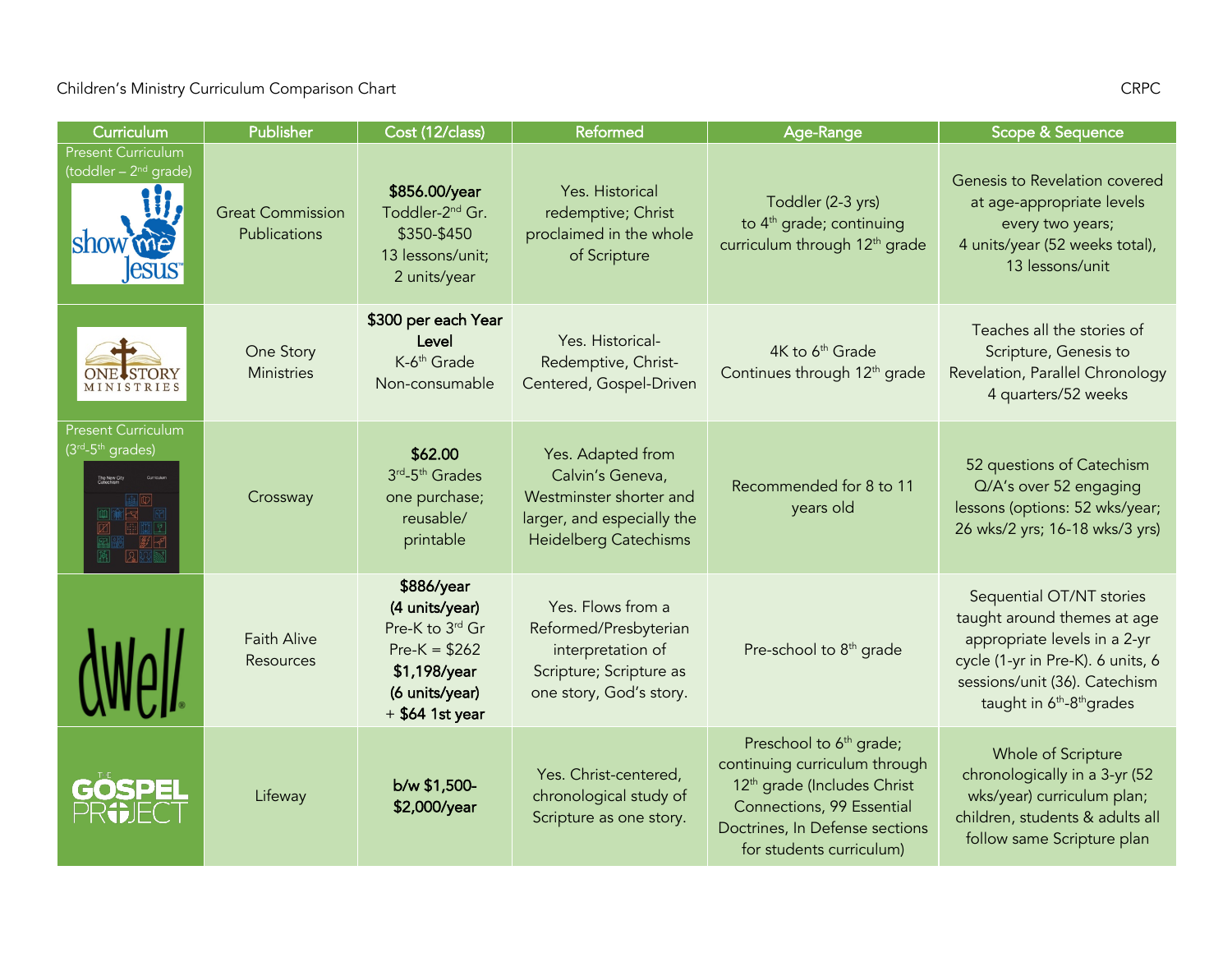## Children's Ministry Curriculum Comparison Chart CRPC CRPC CRPC

| Curriculum                                                                                                  | <b>Teacher Support</b>                                                                                                                                                                                                      | <b>Student Learning</b><br><b>Supports</b>                                                                                                                                                | <b>Scripture Memorization</b>                                                                                                                                                                                                                  | <b>Parent/Home Connection</b>                                                                                                                                                                                                       | <b>Audio-Visual</b><br><b>Components</b>                                                                                                                                        |
|-------------------------------------------------------------------------------------------------------------|-----------------------------------------------------------------------------------------------------------------------------------------------------------------------------------------------------------------------------|-------------------------------------------------------------------------------------------------------------------------------------------------------------------------------------------|------------------------------------------------------------------------------------------------------------------------------------------------------------------------------------------------------------------------------------------------|-------------------------------------------------------------------------------------------------------------------------------------------------------------------------------------------------------------------------------------|---------------------------------------------------------------------------------------------------------------------------------------------------------------------------------|
| <b>Present Curriculum</b><br>(toddler - 2 <sup>nd</sup> grade)<br>show                                      | 10+ pages of instruction<br>each quarter; weekly<br>devotions and training<br>through each lesson.<br>Activities and visuals<br>provided                                                                                    | See, hear and do in<br>every lesson with full<br>color activity pages and<br>teacher aids                                                                                                 | Yes, for every lesson;<br>entire passages for older<br>elem. and repeat weekly<br>verses for toddlers, plus<br>review weeks. Catechism<br>memorization as it<br>applies to lesson, not in<br>numerical order, except<br>for toddler curriculum | Take-home activity pack<br>with parent follow-up<br>instructions each week                                                                                                                                                          | Music CD's<br>(toddler to 4 <sup>th</sup> grade)                                                                                                                                |
| <b>MINISTRIES</b>                                                                                           | Complete Teacher's<br>Manual. Fully scripted,<br>easy to prepare                                                                                                                                                            | Highly interactive, Bible-<br>centric. High<br>application.<br>No worksheets or<br>activities                                                                                             | Yes. Scripture memory<br>tied to each lesson.<br>Memory work throughout<br>all Scripture.                                                                                                                                                      | Lesson-at-Home take<br>home bookmark                                                                                                                                                                                                | None                                                                                                                                                                            |
| <b>Present Curriculum</b><br>(3 <sup>rd</sup> -5 <sup>th</sup> grades)<br><b>The New City<br/>Catechism</b> | Leader's guide for whole<br>curriculum; Leader's<br>notes, prayer and tool<br>kit for each lesson                                                                                                                           | Object lessons and<br>interactive activities<br>suggested for each<br>lesson; visuals and<br>activity sheets provided;<br>small student catechism<br>books available                      | Weekly memorization of<br>catechism and<br>corresponding Scripture<br>verse(s); different each<br>week                                                                                                                                         | Online resources and<br>phone apps for parents<br>to reinforce Scripture and<br>Catechism memory at<br>home                                                                                                                         | Phone apps for<br>Catechism Q&A's paired<br>with Scripture,<br>commentary, and kid-<br>friendly songs for<br>memorization on-the-<br>go. Video resources for<br>parents on-line |
|                                                                                                             | Online resources and<br>training tools for<br>coordinators and<br>leaders; leader guide for<br>each unit (6 sessions)<br>that includes leader<br>devotional, tips, song<br>lyrics, story symbols and<br>printable resources | Strong emphasis on<br>teaching to multiple<br>intelligences; icons for<br>each activity that shows<br>which learning style it<br>taps into. Age<br>appropriate activity<br>pages provided | <b>Scripture Memory</b><br>Challenge for each lesson<br>but the same verse(s) for<br>each unit (all 6 sessions).                                                                                                                               | Level/age appropriate<br>show and share papers<br>for in class, on the way<br>home and at home.<br>Dwell music/songs and<br>God's Big Story Cards, a<br>family resource that<br>corresponds to visuals<br>and content of curriculum | Dwell Songs - collection<br>of songs for preschool<br>and K-5, including<br>Scripture songs,<br>available for download<br>at iTunes and<br>Amazon.com.                          |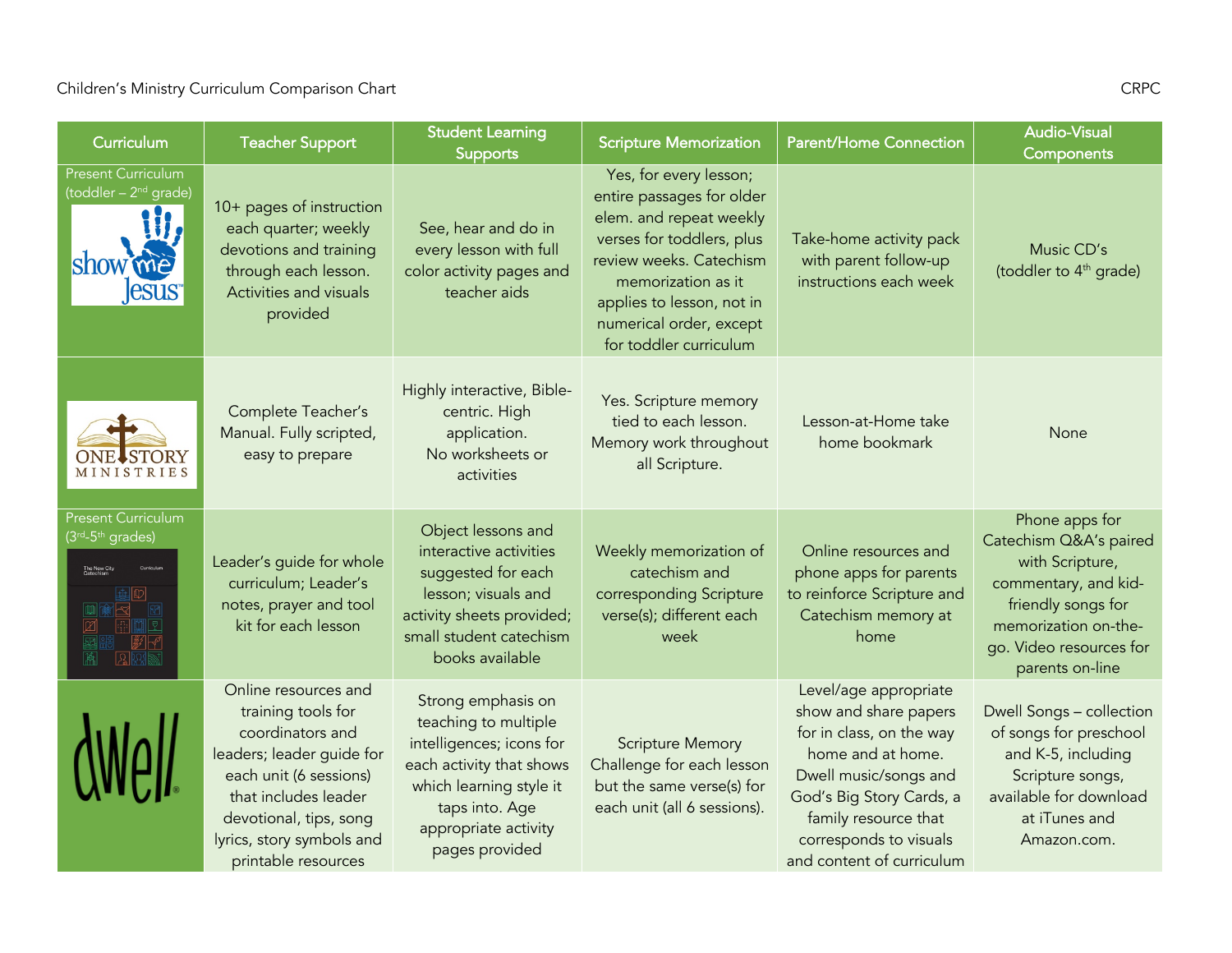## Children's Ministry Curriculum Comparison Chart CRPC CRPC CRPC

| <b>Curriculum</b>        | <b>Teacher Support</b>                                                                                                                                            | <b>Student Learning</b><br>Supports                                                                                                                                        | <b>Scripture Memorization</b>                                                                              | Parent/Home Connection                                          | Audio-Visual<br>Components                                                |
|--------------------------|-------------------------------------------------------------------------------------------------------------------------------------------------------------------|----------------------------------------------------------------------------------------------------------------------------------------------------------------------------|------------------------------------------------------------------------------------------------------------|-----------------------------------------------------------------|---------------------------------------------------------------------------|
| <b>GOSPEL</b><br>PROJECT | Devotional<br>podcasts/blog, articles,<br>training resources<br>online; Leader guide for<br>each unit and leader's<br>overview and Bible<br>study for each lesson | Student activity pack<br>(one/student) for each<br>age level; visuals<br>available and videos for<br>each lesson; Big Picture<br>Q&A's for reinforcing<br>doctrinal truths | Key Challenge Scripture<br>Memory for each lesson<br>but the same verse(s) for<br>each unit (3-6 sessions) | Family phone app with<br>weekly activities, videos<br>and music | All lessons on video,<br>music downloads,<br>phone app and online<br>blog |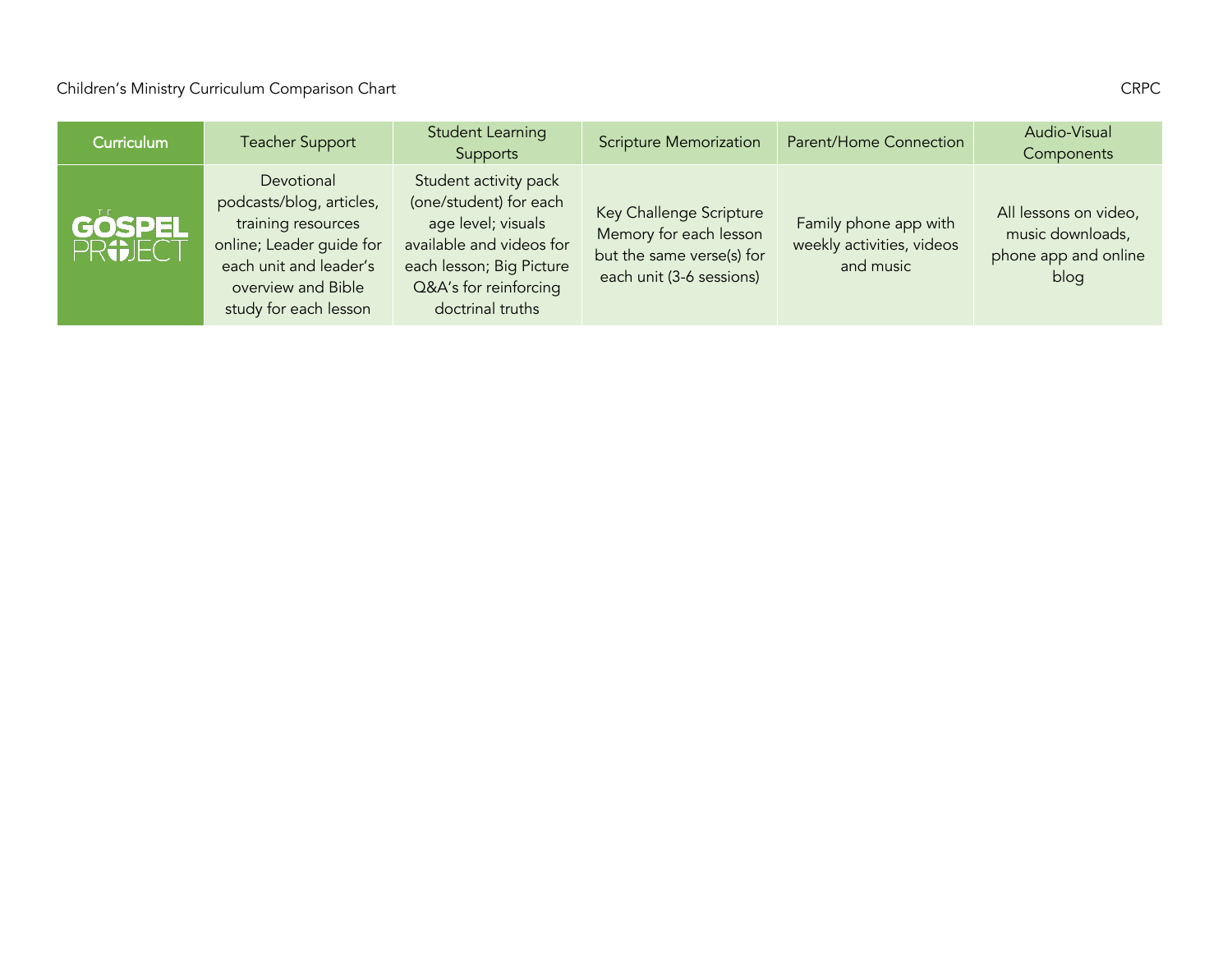| Curriculum                                                                 | Publisher                                   | Cost                                                                                                  | <b>Reformed</b> | Age-Range                                                                                                                            | Scope & Sequence                                                                                                                                                                                                               |
|----------------------------------------------------------------------------|---------------------------------------------|-------------------------------------------------------------------------------------------------------|-----------------|--------------------------------------------------------------------------------------------------------------------------------------|--------------------------------------------------------------------------------------------------------------------------------------------------------------------------------------------------------------------------------|
| Truth:78<br>Formerly Children<br><b>Desiring God</b><br>Curriculum         | <b>Desiring God</b>                         | \$860<br>K-5 <sup>th</sup> grades; buy<br>student workbooks<br>each year<br>(\$370/yr)                | Yes             | Nursery & Toddler and<br>Preschool to 6 <sup>th</sup> grade<br>+ continuing curriculum (6th-<br>12 <sup>th</sup> grades)             | Nursery/Toddler: 17 lessons<br>Pre-K: 2 topical series, OT (64<br>lessons) and NT (52 lessons)<br>K-6 <sup>th</sup> : Series of 7 different units<br>for age appropriate range (40<br>lessons each)                            |
|                                                                            | <b>New Growth Press</b>                     | $$1,100+$<br>Pre-K – $5th$ grades; one<br>purchase - reusable/<br>printable                           | Yes             | Preschool<br>To 6 <sup>th</sup> grade                                                                                                | Same Bible stories from OT and<br>NT taught at 3 different learning<br>levels every 3 yrs (52 lessons/yr)<br>with flexibility; strong focus on<br>Christ in the whole of Scripture                                             |
| corvbook                                                                   | Zondervan                                   | \$130 retail/<br>\$70 sale price<br>Curriculum kit; one<br>time purchase; +<br>purchase of JSB Bibles | Yes             | Recommended for 4 to 7<br>years<br>(possibility for Children's<br>Church; alternate years with<br>Teach Me To Worship<br>curriculum) | 1-year curriculum/<br>44 lessons + 3 OT and 3 NT<br>review lessons (50 lessons total);<br>Follows the Jesus Storybook<br>Bible chapter by chapter from<br>Gen to Rev                                                           |
| <b>Present Curriculum</b><br>(Children's Church)<br>Teach Me to<br>Worship | <b>CDM Discipleship</b><br>Ministries (PCA) | \$300<br>15mth subscription                                                                           | Yes             | Recommended for 4 to 7<br>years                                                                                                      | 1-year curriculum/<br>12 monthly units<br>(4 lessons each $-$ lesson for $5th$<br>Sun of a month);<br>9 units on element of worship<br>each (ie. Call to Worship)<br>+ 3 additional units (Christmas,<br>Easter, and Missions) |